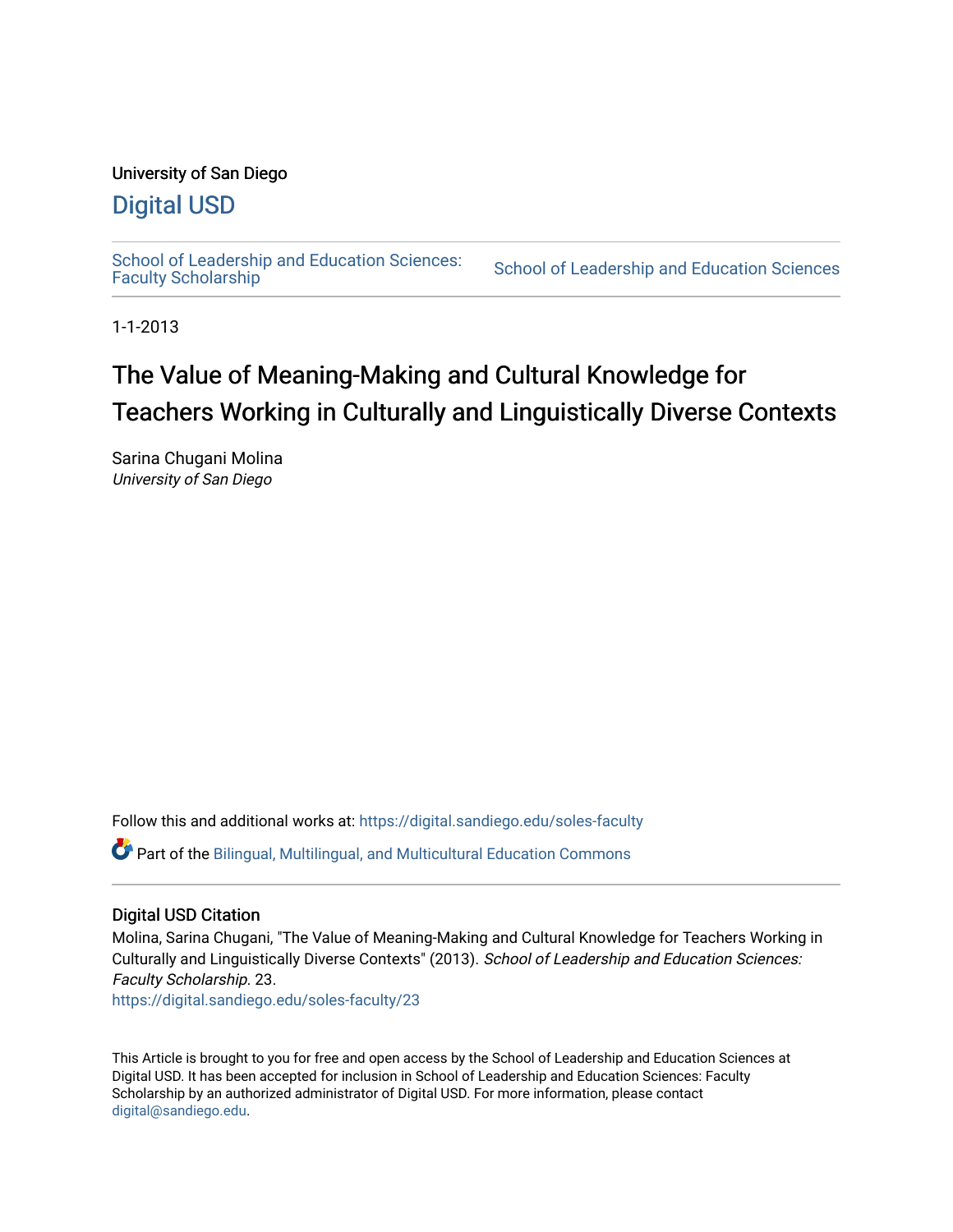

**Journal of Teaching and Teacher Education**

*An International Journal*

@ 2013 UOB SPC, University of Bahrain

# **The Value of Meaning-Making and Cultural Knowledge for Teachers Working in Culturally and Linguistically Diverse Contexts**

# **Sarina Chugani Molina**

*University of San Diego, School of Leadership and Education Sciences, Department of Learning and Teaching, CA, USA Email Address: sarina@sandiego.edu*

*Received: 3 Oct. 2012, Revised 27 Nov. 2012; Accepted 2 Dec. 2012*

**Abstract:** The tapestry of classrooms today is transforming into a mosaic of colors, languages, and backgrounds. As the population of culturally and linguistically diverse students continues to rise, a deeper understanding of how teachers construct meaning and understand their internal and relational experiences when working with these students has become an important area to examine. This study included in-depth interviews with ten public school teachers in the San Diego area, which assessed the teachers' meaning-making systems and their cultural competence. The framework of constructive developmental theory (Kegan, 1982, 1994) was drawn upon to assess how teachers' make sense of their experiences, and the framework of cultural intelligence (Earley & Ang, 2003) was used to determine their cultural competence. Although both frameworks provided some insight into this phenomenon, their limitations far exceeded their utility in terms of understanding the complex ways in which teachers understand and approach their work with culturally and linguistically diverse students. Additional frameworks for understanding teacher -student interactions are considered.

**Keywords:** Culturally and Linguistically Diverse Learners, English Language Learners, culture, negotiating meaning, teacher development

# **INTRODUCTION**

In 2009, Latinos, Asians, and African Americans accounted for roughly 70% of the student population in California (California Department of Education, Educational Demographics Unit, 2008- 2009). As the Culturally and Linguistically Diverse (CLD) student population continues to rise, significant attention has been paid to the evolving roles of teachers as they work to address the achievement gap and eliminate educational disparities between students of diverse backgrounds and their English-speaking peers (Banks et al., 2005; Darling-Hammond, 1997). Not only do they need to pay heed to the institutional and academic demands of scaffolding instruction for all learners to meet state and national standards, but also the interpersonal and intrapersonal demands of building relationships with students from a variety of backgrounds through self-knowledge and self-reflection.

There are a growing number of teacher training materials for public school teachers explicating best practices on teaching CLD students mainstreamed into their classrooms. Not only do these materials expect teachers to teach their specialized subject areas, but they also expect that teachers kow how to address language issues arising from linguistic diversity. In addition, authors also make an argument for teachers to expand their roles to include that of being 'intercultural educators' (See Diaz-Rico & Weed, 2006, Echevarria & Graves, 2007, Gonzalez *et al*., 2006, Balderrama & Diaz-Rico, 2006, and Ariza, 2006).

Teachers have been encouraged to become *cultural mediators* (Echevarria & Graves, 2007) and *cultural brokers* who understand different cultural systems, have the ability to interpret symbols from one frame of reference to another, mediate cultural incompatibilities, and know how to establish connections across cultures (Gay, 1993). For example, Quintanar-Sarellana (1997) points out that *culturally aware* teachers are able to bridge their students' cultures into the school and are more likely to try out different strategies and methods, such as engaging in self and professional development to better enable them to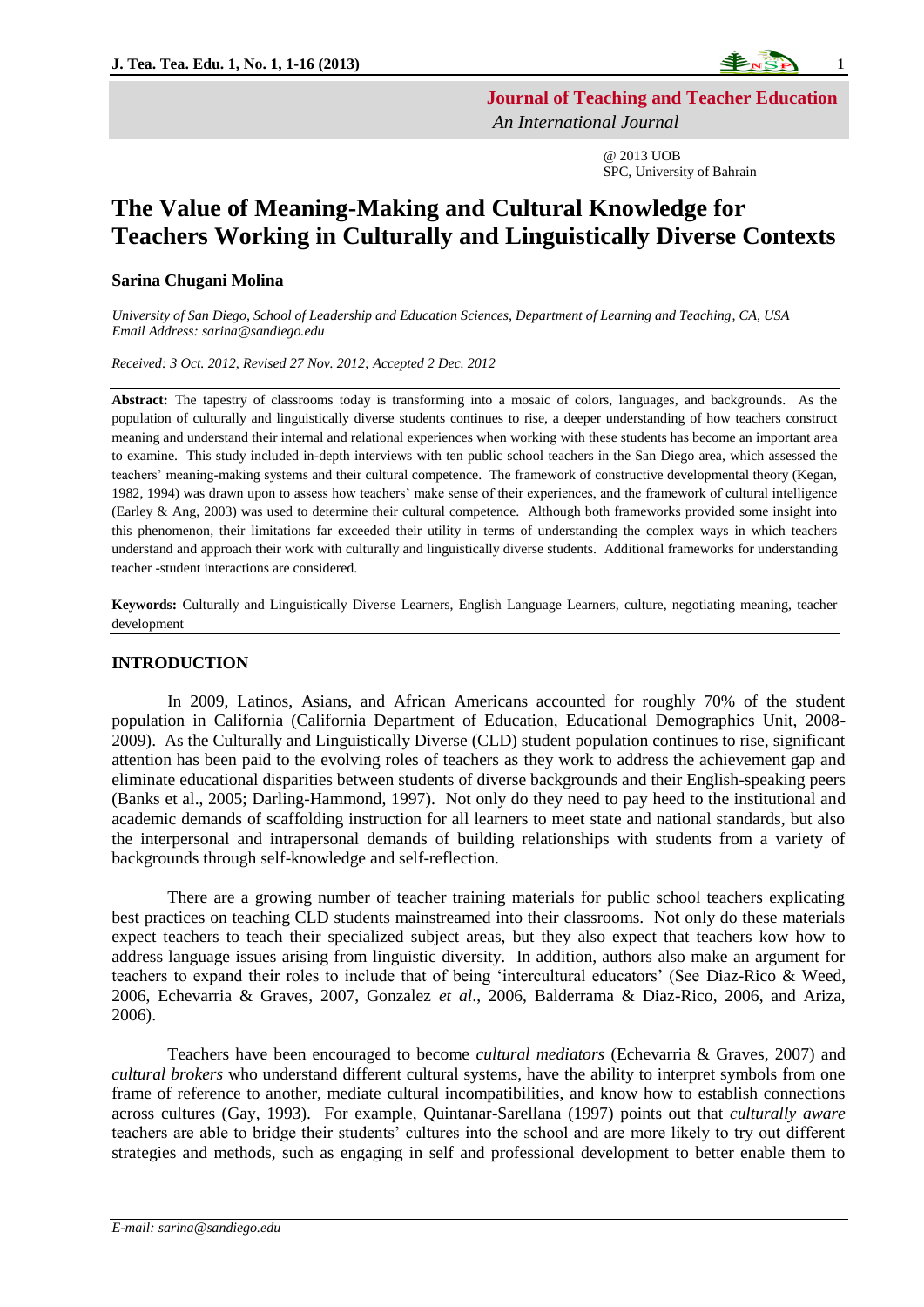connect with their CLD students and support them academically. The danger of teachers who are *culturally unaware* on the other hand, is that they may knowingly or unknowingly reject their students' cultures, which may hamper the efforts to close the achievement gap (Schofield, 2003). Although criticism exists on the relative importance of cultural knowledge on the educational achievement of students, Goldenberg, Rueda, & August (2008) believe that educators should possess "sociocultural awareness" as a lens to guide their teaching of literacy, numeracy, and critical thinking amongst other important educational goals.

As such, it has become increasingly important to understand what competencies are necessary to fulfill this role in light of the fact that teachers leaving the profession have attributed one of their reasons for leaving to their sense of inadequacy in their work with CLD students (Futernick, 2007). Although this sense of inadequacy can be attributed to a variety of factors such as inadequate administrative support measures (Gandara, Maxwell-Jolly, & Driscoll, 2005), one area that may provide insight into this unfortunate phenomenon is the ways in which teachers make sense of their work with those who have different backgrounds than their own, and how their cultural competence might support this work.

# **GUIDING FRAMEWORKS**

Two frameworks, constructive-developmental theory and the theory of cultural intelligence, were drawn upon to assist in understanding how teachers conceptualize and approach their work with their CLD students. Kegan (1994) and King & Baxter Magolda (2005), assert that there is a connection between how people conceptualize their experiences in relation to the other and how they might, as a result, approach their work with diversity. Therefore, Kegan's (1982, 1994) constructive developmental theory was used as a framework to understand how teachers construct meaning from their experiences, and if this capacity has a relationship to how they understand their work with their CLD students. Because Kegan's (1982) theory does not address cultural competence directly, the framework of cultural intelligence developed by Earley and Ang (2003) was adapted and applied to teachers to ascertain their understanding of culture and how this knowledge might inform their approach in relating to and working with their CLD students.

*Constructive-Developmental Framework.* Kegan's (1982, 1994) constructive developmental theory is "*constructive* in the sense that it deals with a person's constructions, or interpretations of an experience. It is *developmental* in the sense that it is concerned with how those constructions, and interpretations of an experience grow more complex over time" (McCauley, Drath, Palus, O'Conner, & Baker, 2006, p. 635). This is also known as the subject-object theory in the sense that it considers what the person is embedded in and cannot reflect upon, therefore *subject* to, and what the person can reflect upon as something that is outside herself as *object*. This system that the person is currently *subject* to, or making sense of their experiences from, is considered to be their Meaning Making System (MMS).

Based on previous studies utilizing this framework, it was found that one-half to two-thirds of the adult population reside between the *interpersonal* and *institutional* MMS (See Goodman, 1983, Jacobs, 1984; Alvarez, 1985; Lahey, 1986; Dixon, 1986; Allison, 1988; Hasegawa, 2003; King & Baxter Magolda, 2005). This study also found one teacher transitioning into the *institutional* MMS, therefore, only these three MMS will be described briefly below.

In the *interpersonal* MMS the person identifies or is subject to shared values and feelings coconstructed through interpersonal relationships and brings inside the others' perspectives as one's own. This internalized other could include (friends, ideologies, beliefs, spouse). If this theory is applied to a teacher, she would not be able to see herself as separate from her beliefs and values she was socialized in as part of her upbringing, and may hence, project these unknowingly and with the best of intentions onto her students. A teacher using this system may have particular difficulty if she cannot connect to her students and they cannot reach some level of mutual understanding; a teacher utilizing this MMS would need and search for approval and define her self-worth by what others may say. In other words, teachers *subject* to this MMS are dependent on others to guide them through their work and evaluate the worth of their work (Hasegawa, 2003).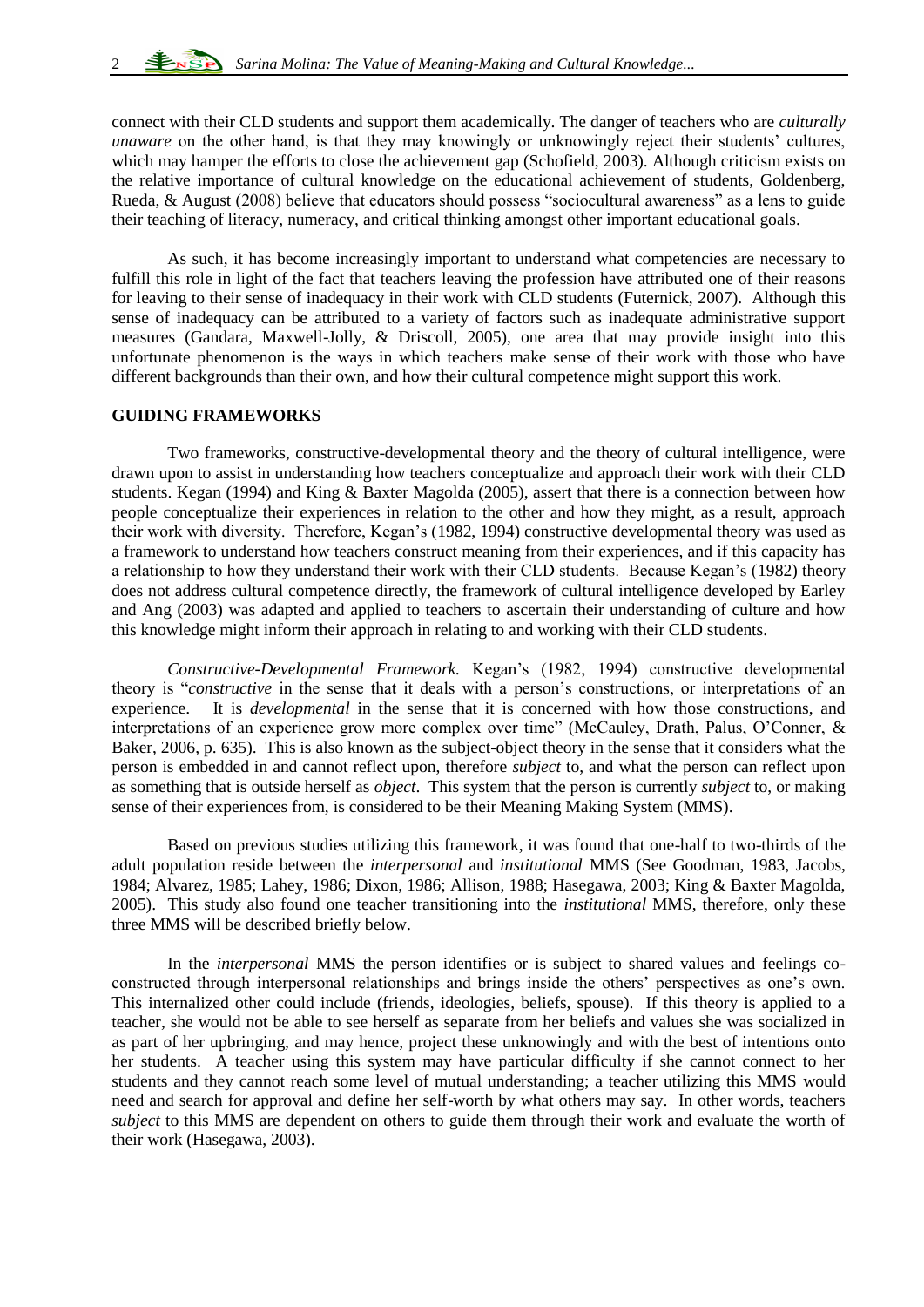In the *institutional* MMS, one can reflect on this identity co-constructed through interpersonal relationships, but is able now to create one's own values, beliefs, and ideals separate from the other. The limitation of this MMS is that these self-constructed principles cannot be reflected on. According to Kegan (1982, 1994), the inability to reflect on oneself and the role one plays in relationships with the other does not allow one to truly learn from the opportunities brought forth by diversity. Kegan (1982, 1994) asserts that minimally a person should be operating from the *institutional* MMS to work effectively with diversity. A teacher operating from this MMS then is able to reflect on her interpersonal relationships and shared values, beliefs, and is now subject to her own self-authored principles (values, beliefs, ideals). She can now take responsibility for her own intrapersonal psychological states.

It is important to note here that a characteristic of the next system, the *inter-individual* MMS, is that this person can now hold ambiguity and is open to various perspectives that may challenge his or her own self-created beliefs, which appears to be the ideal MMS to work most effectively with students from various backgrounds. However, the studies mentioned above have indicated that only about 4% of the adult population can construct meaning from this system, which might make it difficult to further study the implications of this system on how teachers approach their work with their CLD students.

*Cultural-Competence Framework.* The multidimensional construct of cultural competence, known as Cultural Intelligence (CQ) developed by Earley and Ang (2003) was a second theoretical lens utilized to understand teachers' competence as it relates to their knowledge and interactions with their diverse student populations. The authors define cultural intelligence as "an individual's capability to function effectively in situations characterized by cultural diversity". By function, the authors mean "the ability to grasp, reason, and behave effectively…" (Ang, Van Dyne, Koh, Templer, & Chandrasekar, 2007, p. 337). This construct consists of four sub-components including *metacognitive*, *cognitive*, *motivational*, and *behavioral* CQ. When these constructs are applied to teachers working with CLD students, *metacognitive*  CQ entails an awareness of one's own assumptions and cultural constructs and the ability to gauge those of their students. *Cognitive* CQ is the knowledge of the cultural values, norms, and systems of the students' cultures. *Motivational* CQ is one's willingness to participate and be successful in the intercultural interactions with the students, and lastly, *behavioral* CQ is the capacity to act appropriately within these cross-cultural interactions so as to not impose one's own cultural behaviors and norms onto the students.

# **RESEARCH DESIGN METHODOLOGY**

Two in-depth interviews with ten teachers from the San Diego area currently working with CLD students were conducted. The first interview, subject-object interview, was based on Kegan's constructive-developmental theory and was used to ascertain how teachers made sense of their experiences (Lahey, Souvaine, Kegan, Goodman, & Felix, 1988). The second interview, the cultural competence interview, was based on Earley & Ang's (2003) Cultural Intelligence Scale and was adapted for this study to elicit a more in-depth understanding of the participant's response to each item in the original Likertscale design.

# **Participant Backgrounds**

A total of 153 emails went out to teachers in San Diego area requesting for their participation in this study in the spring and summer of 2009. 13 teachers responded to this invitation with completed demographic questionnaires, from which 10 teachers were selected to participate in this study. Given the low response rate, however a maximum variation sampling as possible (Patton, 1990) was attempted.

The teachers' ages ranged from age 24 to 60 (mean age = 36.8), with two teachers in their 20s, five teachers in their 30s, two teachers in their 40s, and one teacher who is 60 years of age. The education level of the participants included eight teachers with Masters degrees, one teacher working towards her master's degree and one teacher working towards her doctorate degree. At the time of this study, three teachers were teaching at an elementary school, two teachers were teaching at a middle school and five teachers were teaching at the high school level. The teachers' teaching experience ranged from 1.5 years to 38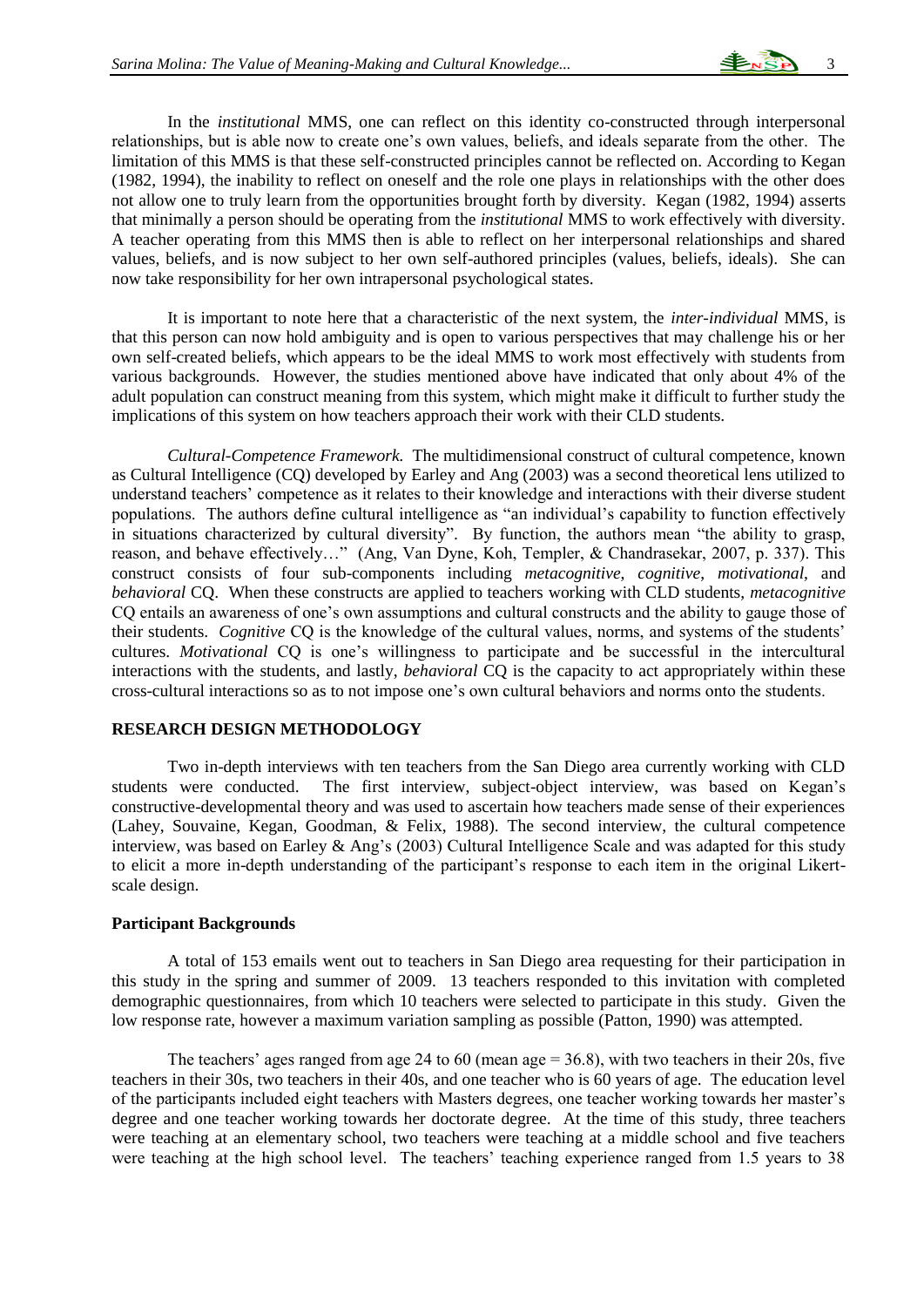years (mean years teaching  $= 11.05$ ). All teachers in this study were female. In terms of racial/ethnic backgrounds reported by the teachers, six teachers were Caucasian, two were Hispanic, and two were of mixed race, one being half Italian and half Japanese, and the other, half Hawaiian and half Irish. Four of the teachers identified themselves as being bilingual. Of the four, two of them were Hispanic and two were Caucasian. Six teachers felt that they were only proficient in English, though some of them have taken some level of foreign language classes in either high school or college.

Four of the teachers have a specialization in TESOL (Teaching English to Speakers of Other Languages). The three elementary school teachers had their master's degrees in TESOL, English, and Literacy. Most middle and high school teachers were either trained in English or had training in working with CLD students with the exception of one Math teacher, whose training to teach CLD students was embedded within her credential program since she received hers most recently in 2009. All the teachers taught within their specialization with the exception of Georgina who was teaching reading at the middle school level with a multiple subject credential or credential to teach elementary school. Their current teaching assignments ranged from teaching English learners only in ELD (English Language Development) classes, to teaching mainstreamed students at the elementary grades and in specific subject areas at the middle and high school levels.

# **Instruments**

# *The subject-object interview instrument*

Lahey et al. (1988) in conjunction with Kegan (1982, 1994) developed the Subject-Object Interview instrument, based on Kegan's (1982, 1994) constructive-developmental theory, to reveal a person's meaning-making system. It has been designed "to assess an individual's unselfconscious epistemology" or "principle of meaning-coherence" (Lahey et al., 1988, p. 427). In other words, through the sharing of experiences, the researcher can understand how the participants are making sense of their experiences and the role of themselves and others within these experiences. This instrument has a testretest reliability (.82), inter-rater agreement (.75 to .90) and construct validity (Lahey et al., 1988, pg. 427). This instrument has been utilized in a wide-range of studies to understand the experiences of parents (Goodman, 1983), adult learners (Dixon, 1986; Popp, 1997), married couples (Jacobs, 1984, Allison, 1988) and college students, and has been further developed, fine-tuned and transformed and used in the field of leadership studies and executive training (Cook-Greuter, 1999, 2004; Anderson, 2006).

# *The cultural intelligence scale instrument*

The cultural intelligence scale (COS) is an instrument developed by Earley & Ang (2003) to measure a persons' CQ. It utilizes a Likert Scale from 'Strongly Disagree' to 'Strongly Agree'. The instrument was initially developed with fifty-three items for each dimension of CQ with 13-14 statements to reflect each of the four dimensions within the cultural intelligence framework. A panel of six members comprised of three faculty members and three international executives were all selected for their crosscultural expertise. These members rated each of the fifty-three items for clarity, readability, and definition, and based on this assessment, retained forty items in total, with ten items for each dimension. The 40-item scale was then administered to 576 undergraduates in a Business school in Singapore and based on confirmatory factor analysis was narrowed to twenty items with the strongest psychometric properties. Studies that followed showed that this scale had generalizability across samples, across time, across countries, and across methods (self-report and observer-report) (Van Dyne, Ang & Koh, 2008, p. 31). Although this construct has been applied primarily to the international realm of interactions, much of the expectations on intercultural interactions between nations also holds true for teachers working in-house where such intercultural interactions appear at the micro-level in the classrooms.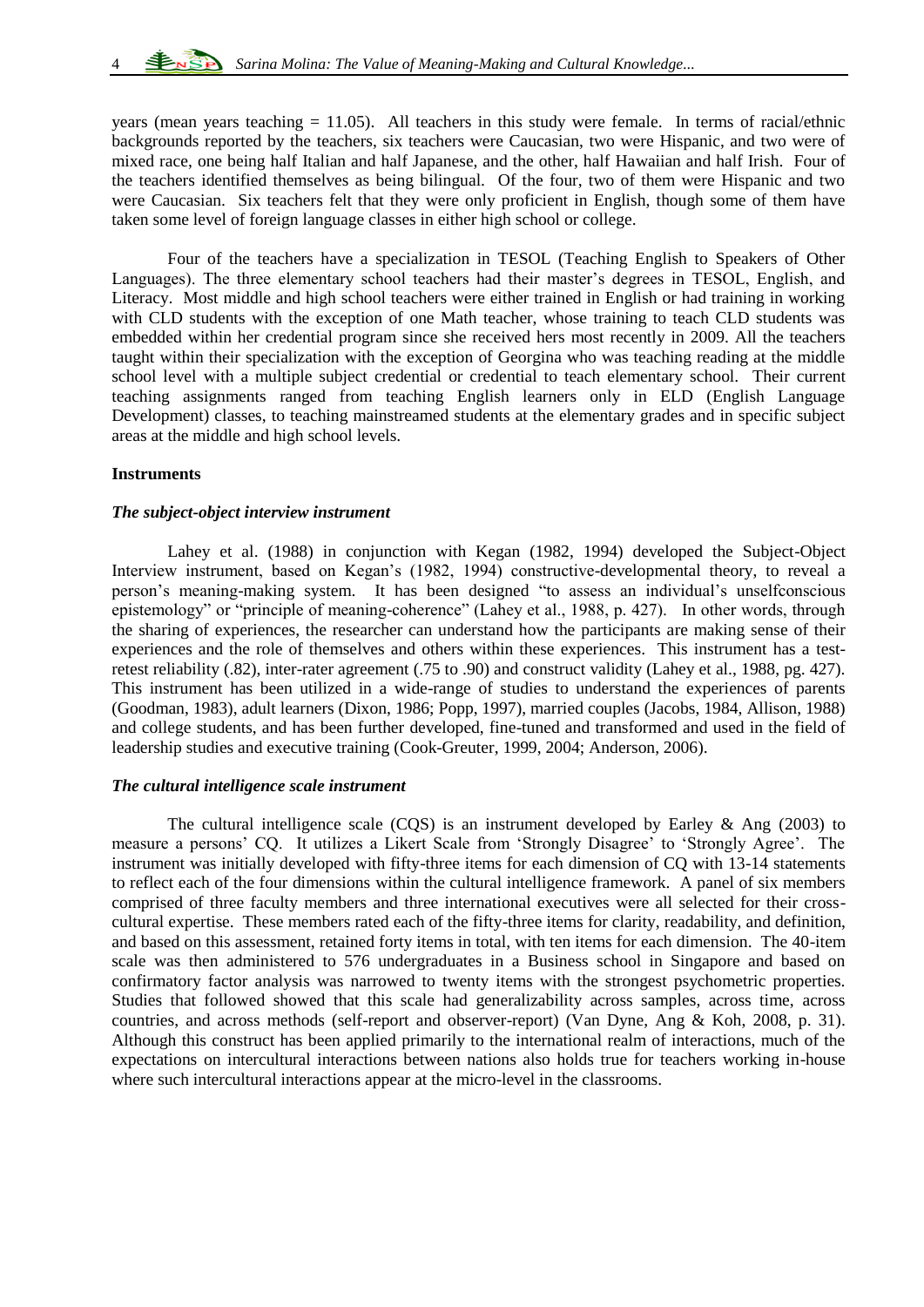# **Procedures**

#### *Interview 1: subject-object interview protocol*

The following is a summary of the interview process and adaptations that were made for this study (Lahey et al., 1988). For the first interview, ten 5' X 7'' cards with the words angry, anxious/nervous, success, strong stand/conviction, sad, moved/touched, lost something, change and important were prepared. The participants were asked to jot down some notes about any recent experiences they had where they felt these emotions. For example, for "angry", the participants were prompted in the following way. "If you were to think back over the last several weeks, even the last couple of months, and you had to think about the time when you felt angry about something (it could be, but it does not have to be related to your CLD students), or times when you felt a sense of outrage or violation are there two or three things that come to mind?" (Lahey et al., 1988, p. 429-433). Because many of the interviewees were unable to come up with experiences involving their CLD students in particular that spoke directly to the emotions, they were allowed to speak of any recent experience evoking the emotion. Because the MMS should apply across contexts, this did not appear to be a problem. Based on the protocol, a maximum of two to three emotions were sufficient to reflect upon during the interview.

Emotions such as "guilt", "success", and "loss", can generate an understanding of what the participant is *subject* to and therefore cannot reflect on, and what the participant is *object* to and therefore can see as separate and can reflect on. A person cannot reflect on the system that they are embedded in. For example, in the *interpersonal* MMS, they identify so closely with their interpersonal relationships that they cannot separate the ideologies, feelings that are generated through these relationships as separate from their own. The *subject* then is the teacher's MMS, and through the interview process and probing the researcher could determine what the teacher could not reflect on and therefore is *subject* to and the *object*  of "guilt" for example, such as whether this guilt is experienced in relation to another person or event. When one is moving to the *interpersonal* system, one can reflect upon as *object* (separate from themselves) his or her own desires, needs, and interests, and to identify with the shared values and feelings coconstructed through interpersonal relationships with others. The inability to separate one's desires, needs, and interests is a characteristic of the MMS system prior to the *interpersonal* system. In this way, he or she becomes *subject* to thoughts and feelings based on the internalized other's (friend/s, spouse, religious beliefs, ideologies) thoughts, feelings and perspectives. However, these thoughts, feelings, and perspectives based on the internalized other cannot be reflected on. This ability to reflect on the internalized other emerges in the *institutional* MMS, where the person moves beyond the internalized thoughts, feelings, and perspectives of friends, spouse, religious beliefs, and ideologies, and can create his or her own values, beliefs, ideals, interpersonal relationships and intrapersonal psychological states. The person recognizes that he or she is responsible for his or her thoughts, feelings, and perspectives apart from those of others. This person can take responsibility for what happens both internally and externally, rather than feeling that the experiences are caused by someone or something else. When people make meaning from the *inter-individual* MMS, they demonstrate the ability to reflect on their self-generated system and are open to change. For further information on the data analysis process, please see Molina (2010).

#### *Interview 2: Cultural competence interview*

The cultural competence interview that was used in this study is based on Earley  $\&$  Ang's (2003) Cultural Intelligence Scale and had been adapted for this study to elicit a more in-depth understanding of the participant's response to each item in the scale. The self-report data on the Likert scale, which is part of the original design, would not provide sufficient understanding of how teachers understood and approached their work with their CLD students. The items were also adapted to understand their cultural intelligence as it relates specifically to their understanding of their students' cultures where applicable, as the original instrument talked about cultures in general rather than specifically to the cultures of their CLD students.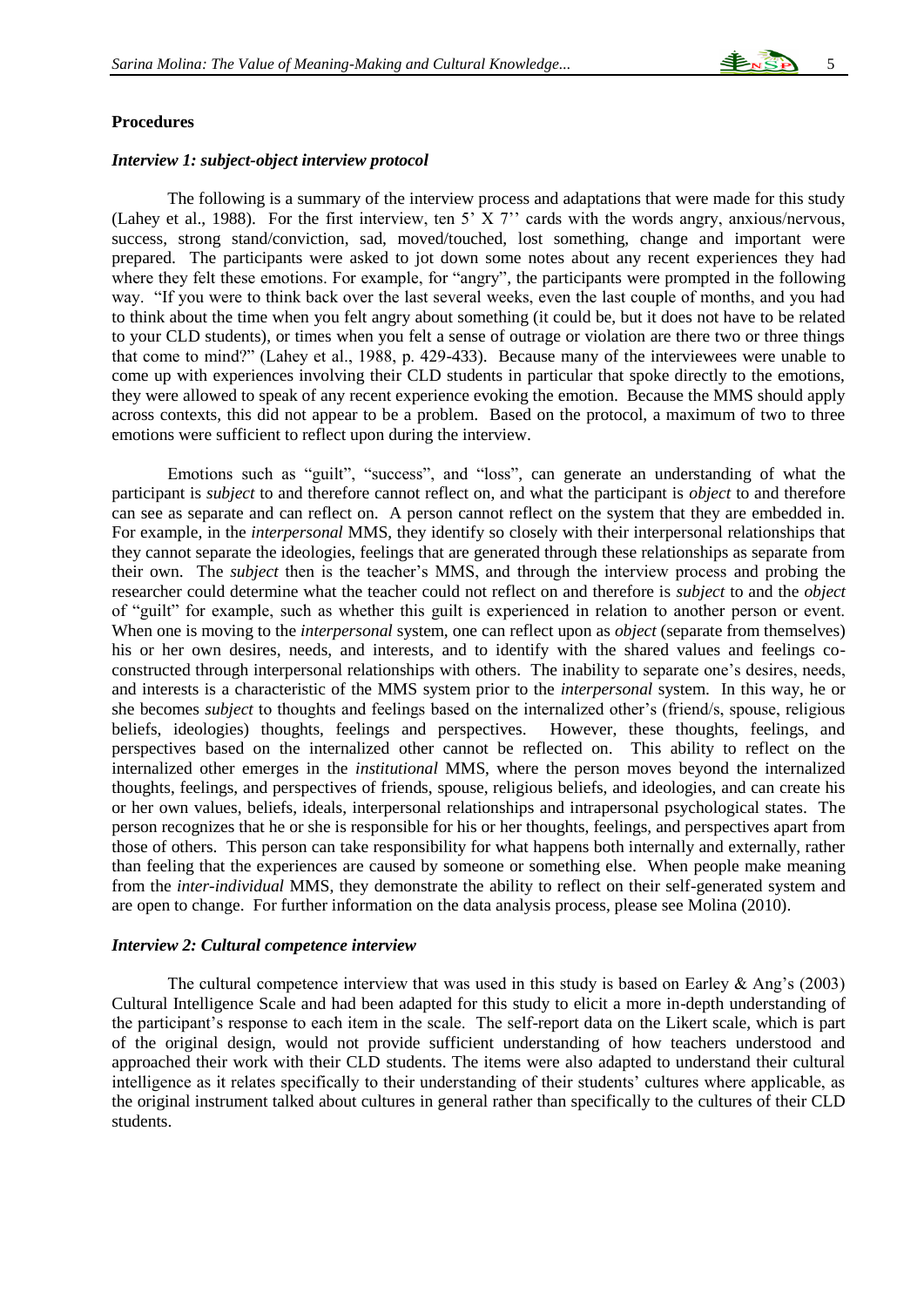For example, the original item in the Cultural Intelligence Scale states, "I am conscious of the cultural knowledge I use when interacting with people from different cultural backgrounds". The adaptation of this item for the cultural competence interview was as follows: "What are the types of cultural knowledge you draw upon when interacting with your students from different cultural backgrounds. What this type of question did was to also elicit examples on how they approached their work with their CLD students through the probing process.

The limitation again is that what teachers say and actually do may be quite different. However, the intention behind the adaptation of the interview to a qualitative one was to elicit through the probing process concrete examples on what the teachers have actually done or do in response to the four CQ constructs.

# **FINDINGS**

This study revealed the complexity of the teachers' experiences that oftentimes went beyond the proposed theoretical lenses selected for this study. Therefore, only the relevant aspects of the findings from these theoretical lenses that provided insight into how teachers understood and approached their work with their CLD students will be discussed.

# **Teachers' Meaning-making Systems (MMS)**

This section presents the teachers' MMS and the general similarities and trends that characterized each MMS. Some of the lines demarcating each MMS are not clearly defined and this is because three of the teachers were transitioning between systems, and exhibited characteristics of both systems. The following table presents a distribution of the teachers' MMS.

| Participants   | $MMS$ # | <b>MMS</b>                     |  |
|----------------|---------|--------------------------------|--|
| Annie          | 3       | Interpersonal                  |  |
| <b>Brenda</b>  | 3(4)    | Interpersonal (Institutional)  |  |
| Heather        | 3       | Interpersonal                  |  |
| Georgina       | 3/4     | Interpersonal/Institutional    |  |
| Nikki          | 3       | Interpersonal                  |  |
| Malorie        | 4       | Institutional                  |  |
| Ramona         | 4       | Institutional                  |  |
| Kay            | 3       | Interpersonal                  |  |
| <b>Barbara</b> | 4       | Institutional                  |  |
| Katherine      | 4(5)    | Institutional/Inter-individual |  |

Table 1: Distribution of Meaning-making Systems (MMS)

The teachers in this study ranged primarily between the *interpersonal* and the *institutional* MMS, which is not surprising because Kegan (1982, 1994) and those utilizing the instrumentation based on his subject-object theory found that most adults, roughly three-fourths of the population, reside within these two MMS. However, because this theoretical frame has not been applied to teachers working with CLD students before, it is interesting to note how these characteristics manifested for these teachers.

An analysis of the teachers' MMS across participants revealed some similarities shared between teachers in each MMS. Rather than presenting an analysis of each teachers' MMS individually, a synthesis of similar trends that emerged for teachers operating from the same MMS follows.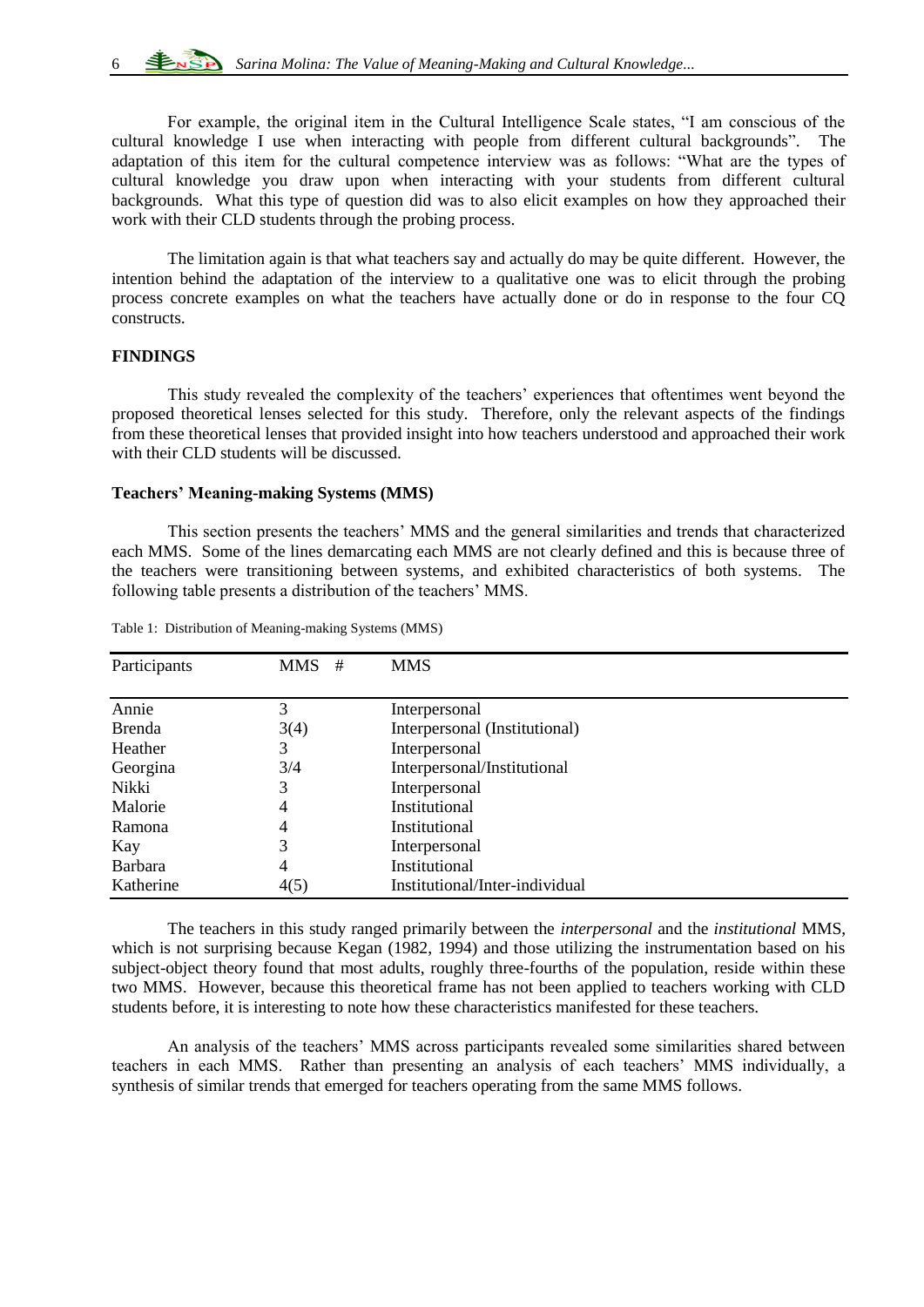

#### **Shared Characteristics of the Teachers Operating from the Interpersonal MMS**

Four teachers, Annie, Heather, Nikki, and Kay, demonstrated a primary use of the *interpersonal* MMS during the interview across two to three contexts. For example, Annie described her recent experiences of feeling successful. On one level, she felt successful because she was hand picked to teach the class, and on another level, she felt successful because the students, who teachers usually had difficulty with in terms of keeping their attention, came to her class everyday, liked what she was doing, and worked hard to pass the class. Her feeling of success in both instances was dependent on external validation from others. First, the validation came from the person in charge of selecting teachers to teach specific courses and second, the students made her feel successful by showing up to class, being interested in her pedagogical practice, and passed the class that summer. In the context of teaching, what was external to her (eg. administrators, students, grades, pass rate) was internalized whereby these external sources were the primary measures through which she evaluated her success.

#### **Shared Characteristics of Teachers Transitioning from the Interpersonal to Institutional MMS**

Two teachers represented this category because they were evolving between the interpersonal and institutional systems at different qualitative representations. They were both embedded within their interpersonal relationships, but were also in different ways able to step out and reflect on these relationships. Although Brenda's transcripts revealed more examples of her being embedded in the *interpersonal* MMS, there was also evidence that she was operating from the (transitional) *institutional* MMS, where she demonstrated the ability to step back and reflect on her relationship with her students, rather than be embedded in the relationship. In other words, she was able to think about her thinking and thus challenge her assumptions. For instance, she shared a time when she assumed that a student with a scar on his head was involved in a gang based on what she knew about the gangs in the neighborhood. She challenged her assumptions as she worked with him in her class, and learned eventually that her assumptions were wrong. She thought about her assumptions, challenged her assumptions, and was deeply reflective about how her assumptions colored her view of this student. Likewise in another example, she discussed how she did not consider her students' reactions to the Border Patrol agents visiting her classroom to discuss safety issues. As she made this announcement of their arrival, many of the students rushed to make green cards out of pencil and paper as a joke, and she began to realize how her experiences being a Mexican American differs from some of her students who are recent immigrants, where she did not consider the impact that this presentation was going to have on them until she reflected on this experience.

#### **Shared Characteristics of Teachers Operating from the Institutional MMS**

Three teachers, Malorie, Ramona, and Barbara, utilized the *institutional* MMS. These teachers showed evidence of self-authored principles that were not dependent on others. They were able to articulate their beliefs and reflect on their roles within relationships which was difficult for teachers using the interpersonal MMS, who were influenced directly by relational others or external sources. This is not to say that relationships were not important to *institutional* meaning-makers, but they were not afraid to voice their stance for fear of jeopardizing these relationships. They take responsibility for their own feelings and experience as internally generated rather than from external others or sources. For example, Barbara spoke about a student of hers who could not afford the S.A.T. exam, and she knew that the secretary had vouchers for students from low-income families. She asked her student to go to the office and get this voucher, however, as Barbara passed the office, she noticed that the other secretary was not willing to help her as the secretary who usually kept these vouchers was not available. The student was just about to give up hope when Barbara asked to open the drawers of the secretary with the vouchers and was able to find one for this student. Had she not been there, she said, this student, who was a brilliant student with a lot of potential, would have given up and not bothered to take the exam, and hence, not have the opportunity to go to college. She knew that the secretary was not happy with her decision to take matters into her own hands, but Barbara said she knew that there was a lot more at stake for the student than for her, as the only repercussion for was the possibility of offending the secretary.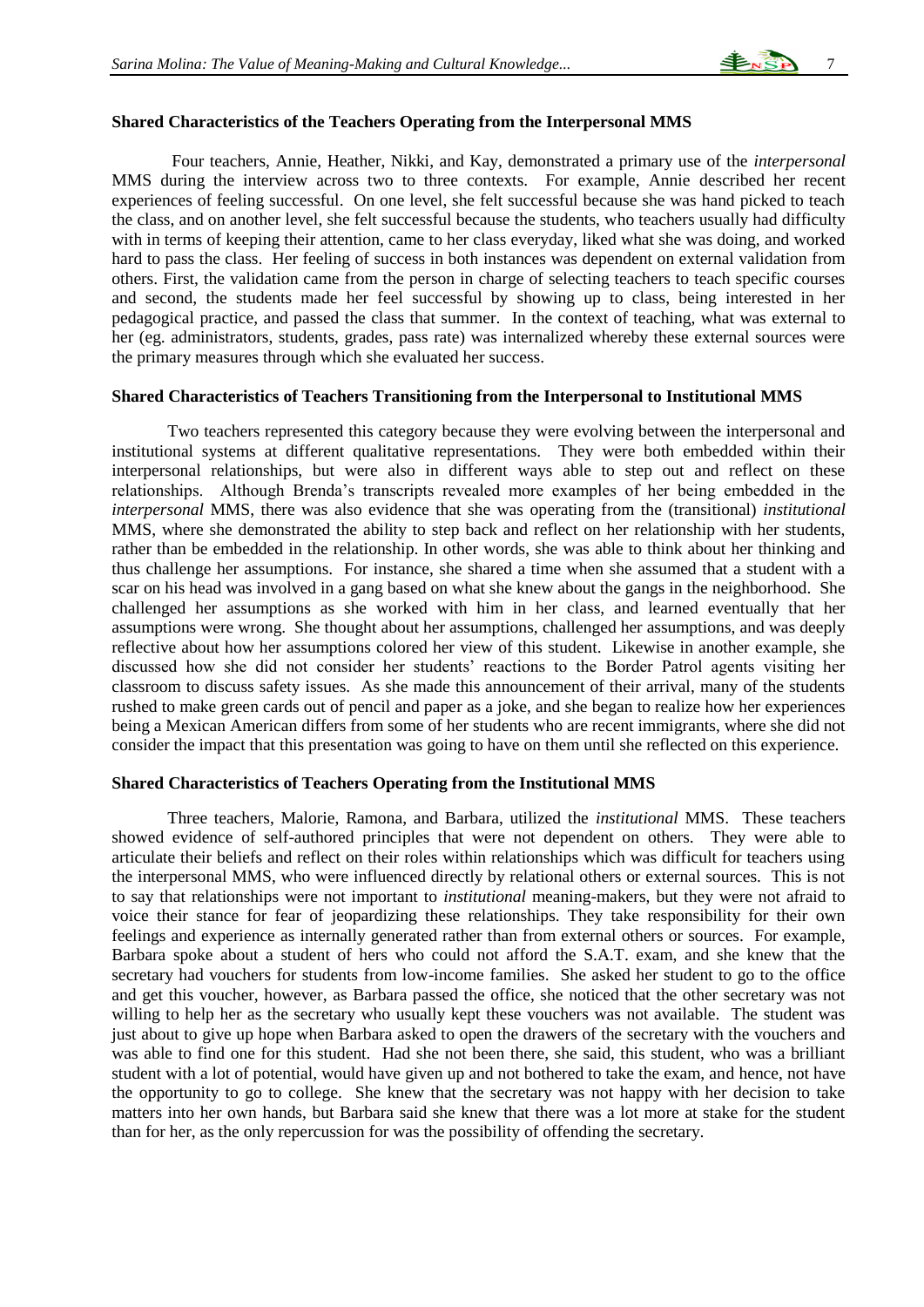# **Characteristics of a Teacher Transitioning from the Institutional to the Inter-Individual MMS**

Only one teacher demonstrated this transitioning between the *institutional* to the *inter-individual* MMS in her interview. Katherine offers a lucid, and quite compelling philosophical stance regarding her purpose as an educator, which she believes is to support the socio-emotional competence of the children first before engaging them in academia. Like most of the teachers interviewed, she works in an urban, impoverished neighborhood. She relates how she assesses her students' needs on a daily basis, not only for academics, but also for their emotional well-being. She says that she has built a close, trusting relationship with the parents that they would feel comfortable letting her know if there was something she should know about regarding the student that day. One mother, for example, texted Katherine to let her know that her daughter and she were in an argument that morning, and that her child may not be in the best mood that day. This information is important for Katherine in addressing the needs of this student, where she did not push the student to participate, and did not take it personally if that student was not interested in her work.

# **Teachers' Cultural Competence**

Responses from the cultural competence questionnaire, based on the four constructs of the cultural intelligence scale did not elicit clearly demarcated lines between the four (*metacognitive*, *cognitive*, *behavioral*, and *motivational*) intelligence constructs, whereby the teachers could not differentiate their responses to some of the questions that appeared in the separate constructs. For example, teachers often provided similar responses to a question in the *metacognitive* CQ construct asking about how they check for accuracy of their cultural knowledge as they interact with their students from different cultures and a question in the *motivational* CQ construct asking them to describe how they deal with situations when adjusting to student cultures that are new to them. Like this, there were many other overlaps between the four constructs. Therefore, a holistic analysis, or synthesis and interpretation of teachers' cultural knowledge systems are presented followed by a description of some examples of the ways in which these cultural knowledge systems appear in the classroom. In this regard, the cultural knowledge systems described the ways in which teachers *understood* their experiences with their CLD students, and the classroom manifestations of these cultural knowledge systems provided some understanding of how these teachers' *approached* their work with their CLD students.

# **Manifestations of Teachers' Cultural Knowledge Systems That Informed Their Understanding of the Work with Their CLD Students**

The following table provides a synthesis of the cultural knowledge systems teachers utilized in understanding their CLD students. Two major categories emerged which are represented as "locus of knowledge". The internal and external dichotomy came from previous studies utilizing Kegan's framework where *interpersonal (*externally through interpersonal relationships) and *institutional*  (internally through self-authored principles) dichotomy emerged in terms of how teachers made sense of their experiences. In this study, however, this dichotomy was more difficult because teachers from both systems relied on both forms of knowledge systems with the exception of the guiding lens evidenced only by the *institutional* meaning-makers. This dichotomy is still useful, but has been used with caution because how teachers understand their work with their CLD students is a very complex phenomenon and the simplistic representation of this complexity as provided below will no doubt appear to minimize this complexity. However, the table is a useful tool for the purpose of discussion.

It should be noted also that the external knowledge source is applicable in so far as one comes across novel situations; however, over time this external knowledge becomes internalized and would become an internal source based on previous experience. It must also be made clear that tapping into both the internal and external sources occurs oftentimes simultaneously. Again, for the purpose of discussion, these will be separated out into their respective categories, internal source and external source.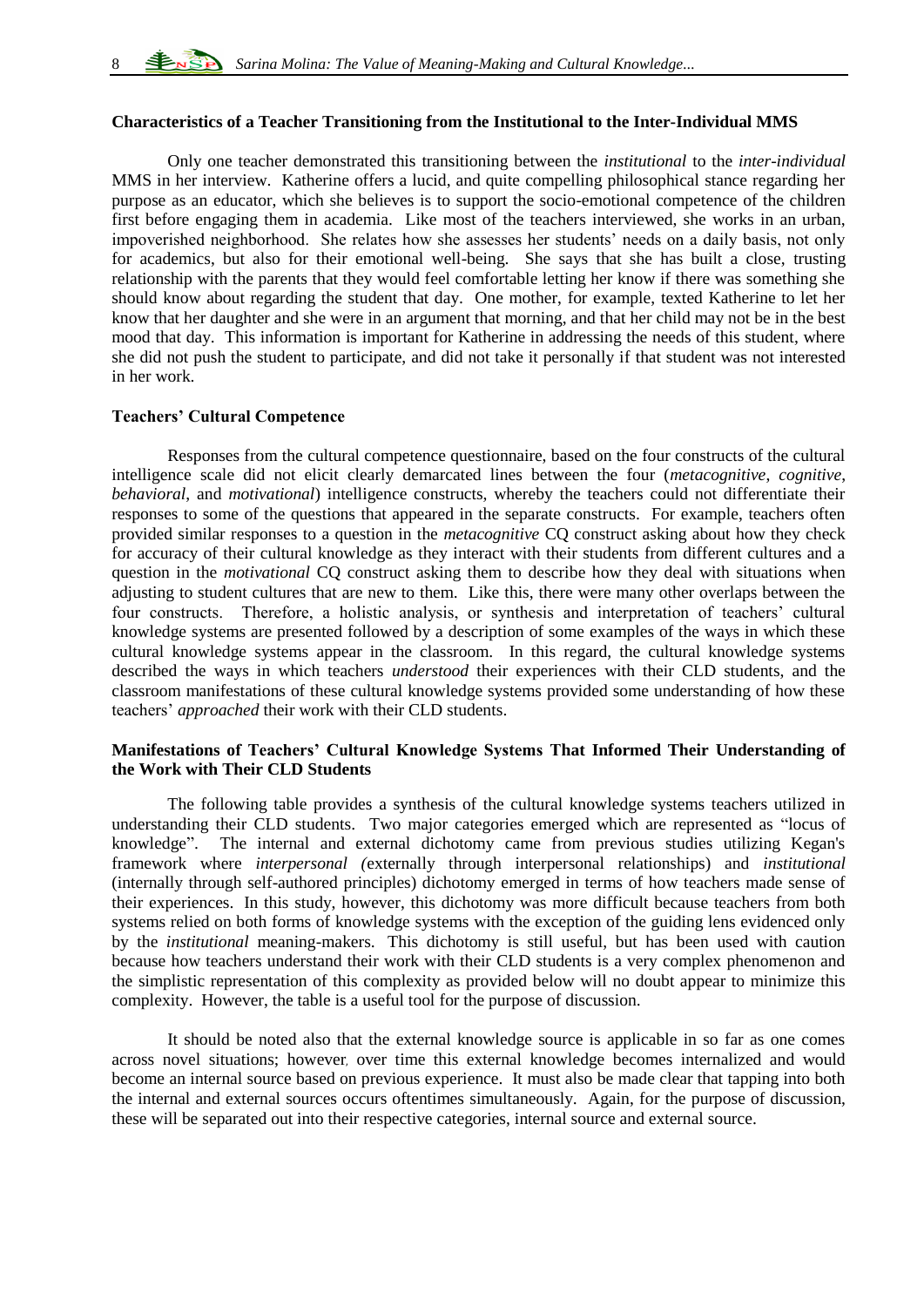

| Locus of Knowledge                                  | Examples                                                                                    | Mode of Inquiry                       |
|-----------------------------------------------------|---------------------------------------------------------------------------------------------|---------------------------------------|
| <b>Internal Source</b><br>'self as primary source'  | previous experience,<br>language experience,<br>encounters with difference,<br>guiding lens | learning through<br>direct experience |
| <b>External Source</b><br>'other as primary source' | students, families,<br>colleagues, friends,<br>conference, student database<br>text         | ask, listen<br>observe,<br>research   |

Table 2: Cultural Knowledge Systems

# **Internal Source**

The teachers in this study utilized their background knowledge in understanding and approaching their work with their CLD students. This included previous experiences such as their upbringing or experiences with their students, their language background and/or experience learning language, previous encounters with people who were culturally different from them, and the guiding lens or principles that they used to understand their CLD students.For example, Brenda drew on her experiences as an immigrant to understand her students' experiences. Teachers such as Barbara and Katherine used their understanding of their students' language to interpret the struggles students might have in learning English. Others such as Kay and Ramona drew upon their previous language learning experiences to understand the language needs of their students. Teachers also drew on their experiences with people from other cultures through their travel experiences and interactions on a local level such as living with roommates at college, working in diverse communities and through friendships with people from other cultures to understand and connect to their CLD students. However, in the examples provided, having experiences with people from diverse backgrounds left teachers with mixed impressions of their current work with their CLD students.

Another way in which teachers understood their students is through their guiding lens, or selfauthored principle in Kegan's (1982, 1994) terms. The examples teachers provided present the ways in which they utilize the often-overlapping lenses of equal opportunity, justice, and socioeconomic disparities to understand their work with their CLD students.

# **External Source**

In addition to these internal knowledge systems, teachers also utilized external knowledge systems to understand their work with their CLD students. These external knowledge systems included their students, colleagues, parents, friends, conferences, student database and text as resources to inform their understanding of their CLD students. The external sources were employed particularly in novel situations. Also it should be noted that using parents as resources was evident for teachers who worked in the primary grades where students had difficulties articulating details about their own cultures.

The most commonly cited way in which teachers understood their students was through the students themselves. Students were considered holders of knowledge for most teachers, whereby teachers would learn about them through talking to them, asking them questions directly, listening to them, reading their work, and observing them.

Georgina learned about her students' backgrounds from conferences she has attended in the past. In particular, she learned about Hmong culture at one of the conferences she attended. She did not however, notice that one of her students was Hmong until the student presented a power point on oppression and described her own experiences of being Hmong from this perspective. Nikki uses a school database to retrieve students' English proficiency levels. She often finds that she is able to predict whether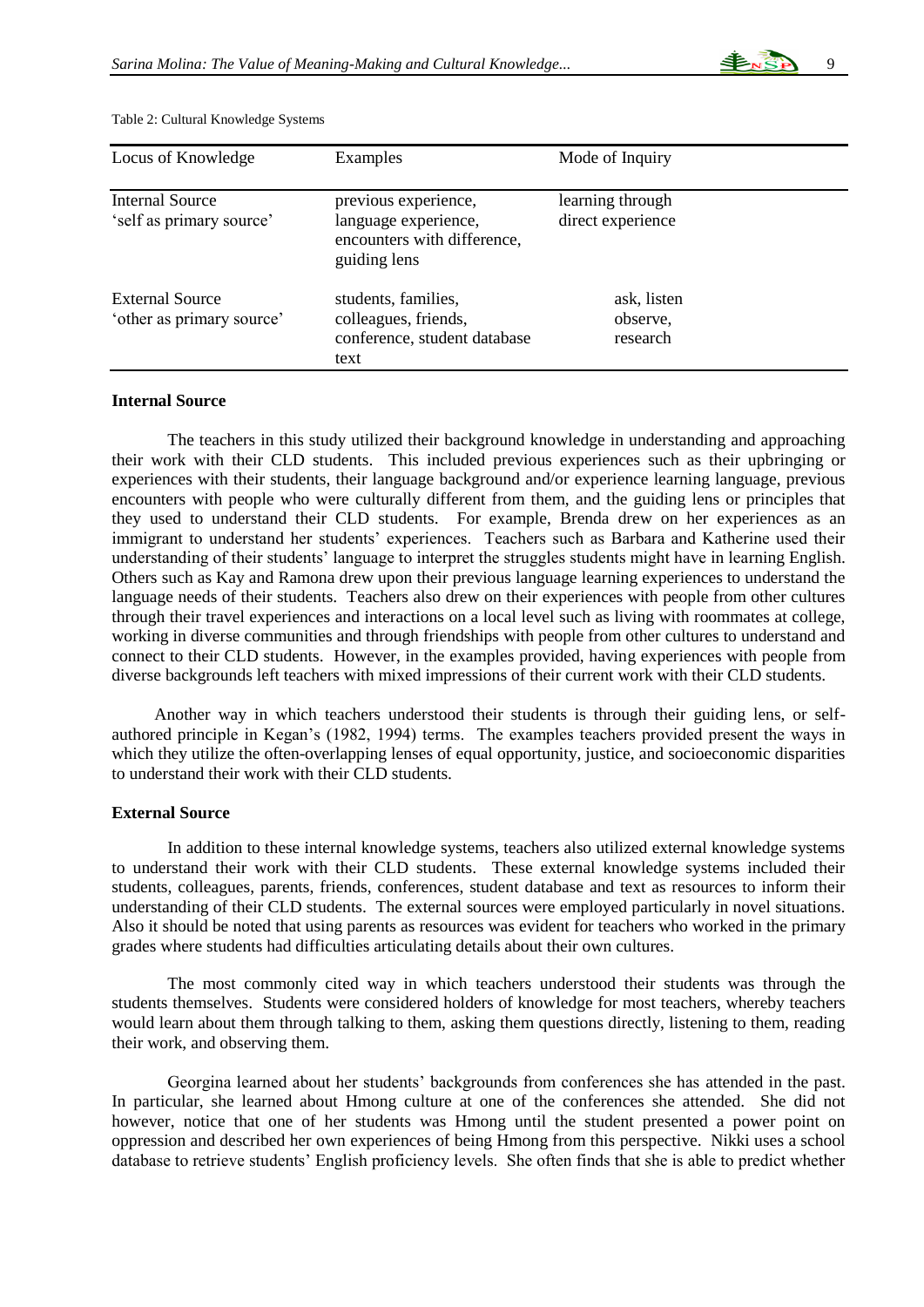

or not her students are from home where parents are separated or divorced by looking at the addresses provided for their parents. In other words, she gains insight into their family situation.She also tapped into textual knowledge to learn about Afghanistan through reading two books, *Kabul Beauty School* and *A Thousand Splendid Suns.* Although Katherine points out that "reading books and reading research" were the least important resource because they are not "living and breathing", she does demonstrate extensive knowledge of the literature on education such as works that help her understand the language and culture of her African American students.

# **Manifestations of Teachers' Cultural Knowledge Systems That Informed Their Approach in Their Work with Their CLD Students**

The previous section included a discussion about the knowledge systems that teachers tapped into, to inform their understanding of their CLD students. In this section, the discussion will focus on how this understanding then informs the teachers' *approach* in their work with their CLD student. The examples of approaches extrapolated from the data were analyzed and grouped into the following categories using inductive and deductive coding methods: cultural differences, linguistic needs, content-area instruction, classroom environment, and cross-cultural interactions.



Figure 1. Manifestations of teachers' cultural knowledge systems in their approach.

The teachers discussed how they addressed cultural differences in the classroom, which ranged from celebratory type perspectives such as celebrating *Dia de los Muertos,* a Mexican tradition celebrating their ancestors who have passed*,* and the Chinese New Year to some deeper level perspectives, which involved student participatory structures, or how their students' cultures informed their participation in the classroom.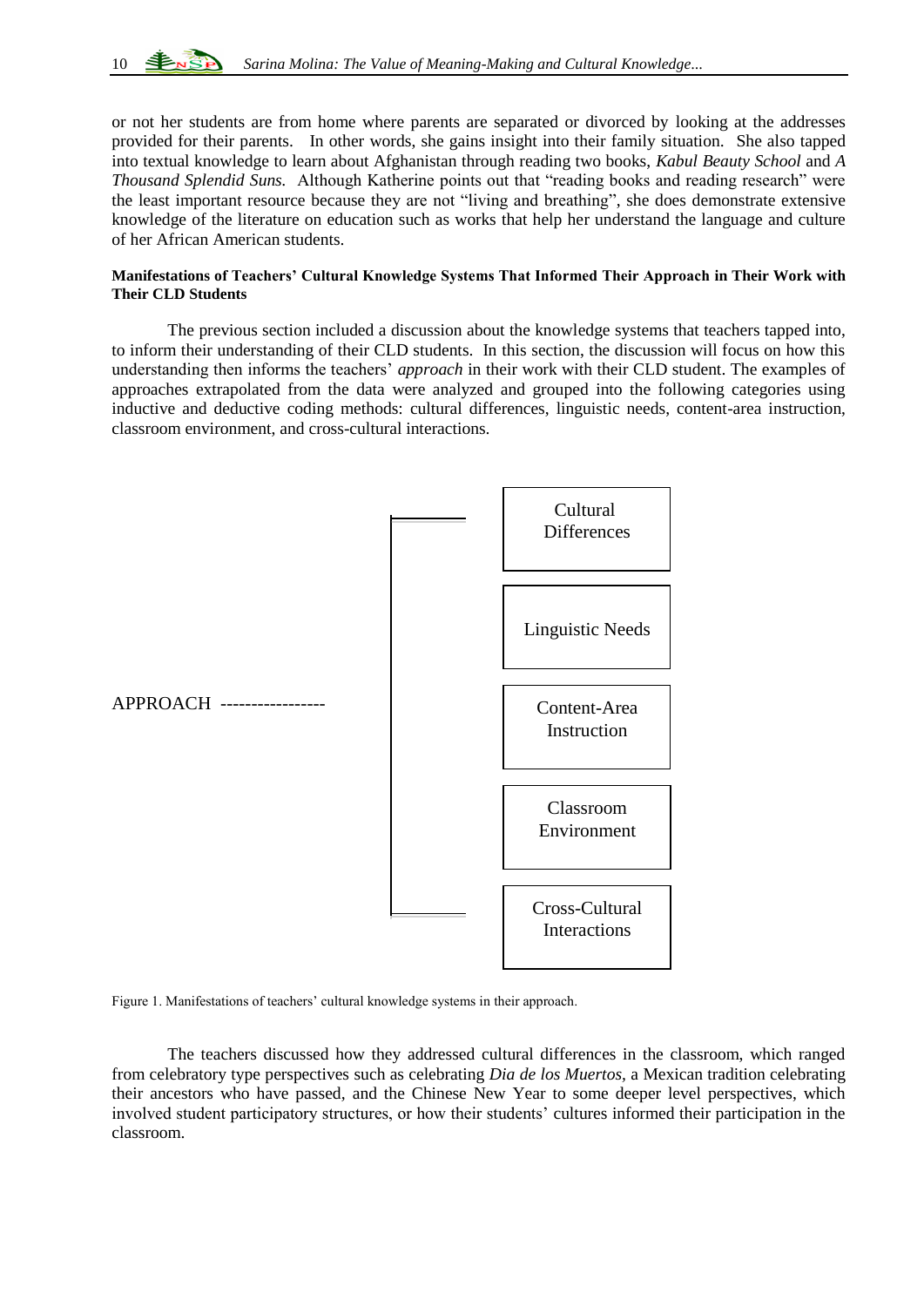All of the teachers described ways in which they often used their knowledge of language in addressing the linguistic needs of their CLD students that warrants some discussion at this time. There were two ways in which this was demonstrated. The first way was through *specific language knowledge* and the second way was through *universal language knowledge*. Teachers used specific language knowledge when they drew upon their understanding of the specific language spoken by the student to address their students' needs. In most cases in this study, this meant that the teachers drew upon their knowledge of Spanish. In one case, Katherine, who works primarily with African American students draws upon her knowledge and study of African American vernacular to inform her approach. Teachers also used their universal awareness of language, that is their experiences learning various languages, in order to address the linguistic needs of their students. When teachers had both specific and universal language awareness, they often used a combination of these two types of language knowledge systems to meet their students' linguistic needs.

The following table presents teachers' self-assessment of their language abilities obtained from the demographics questionnaire and the interviews. It has been included because of the importance some literature (Shannon & Begley, 2008) places, on the notion of bilingualism, particularly in interacting with other cultures. Six teachers reported being monolingual speakers of English with three teachers feeling competent in English-only and the other three teachers reported some experience with either studying or "picking up" other languages. Bilingualism for the teachers in this study was limited to Spanish and English only. While being bilingual helped these teachers connect to their students or explain difficult concepts to them, monolingual teachers demonstrated the same capability by knowing a few words in their students' languages. However, they could not rely on Spanish to communicate to their students and had to use scaffolding techniques, nonverbal behavior, and other such strategic ways to explain complex concepts to their students. Many of these teachers would also utilize students' writing to learn about their language needs and approach their instruction from this bottom-up approach. These methods helped inform teachers' *universal language awareness*.

| Participant            | Self-Reported<br>Language Ability | Language Background/Experiences    |
|------------------------|-----------------------------------|------------------------------------|
| Annie                  | monolingual                       | English                            |
| <b>Brenda</b>          | bilingual                         | English/Spanish                    |
| Heather                | bilingual                         | English/Spanish                    |
| Georgina               | bilingual                         | English/Spanish                    |
| Nikki                  | monolingual                       | English                            |
| Malorie                | monolingual                       | English                            |
| Ramona                 | monolingual                       | English; studied Latin, French,    |
| German                 | picked up Russian,                |                                    |
| Hindi while travelling |                                   |                                    |
| Kay                    | bilingual                         | English/Spanish                    |
| <b>Barbara</b>         | monolingual                       | little bit of Japanese and Spanish |
| Katherine              | monolingual                       | English; studied Japanese          |

Table 3: Teachers Language Experiences

The teachers often spoke about their lack of knowledge in Spanish as an obstacle in their teaching to meet the needs of their linguistically diverse students, however often the over-reliance on Spanish, for example, can alienate students whose native language is not Spanish. Instead, for some teachers, using student data from their writing or speaking, and using *universal language knowledge* helped to support their work with students from different language backgrounds.

In addition to addressing linguistic needs, some teachers discussed the characteristics of their classroom environment that provided insight into their approach. Several teachers described ways in which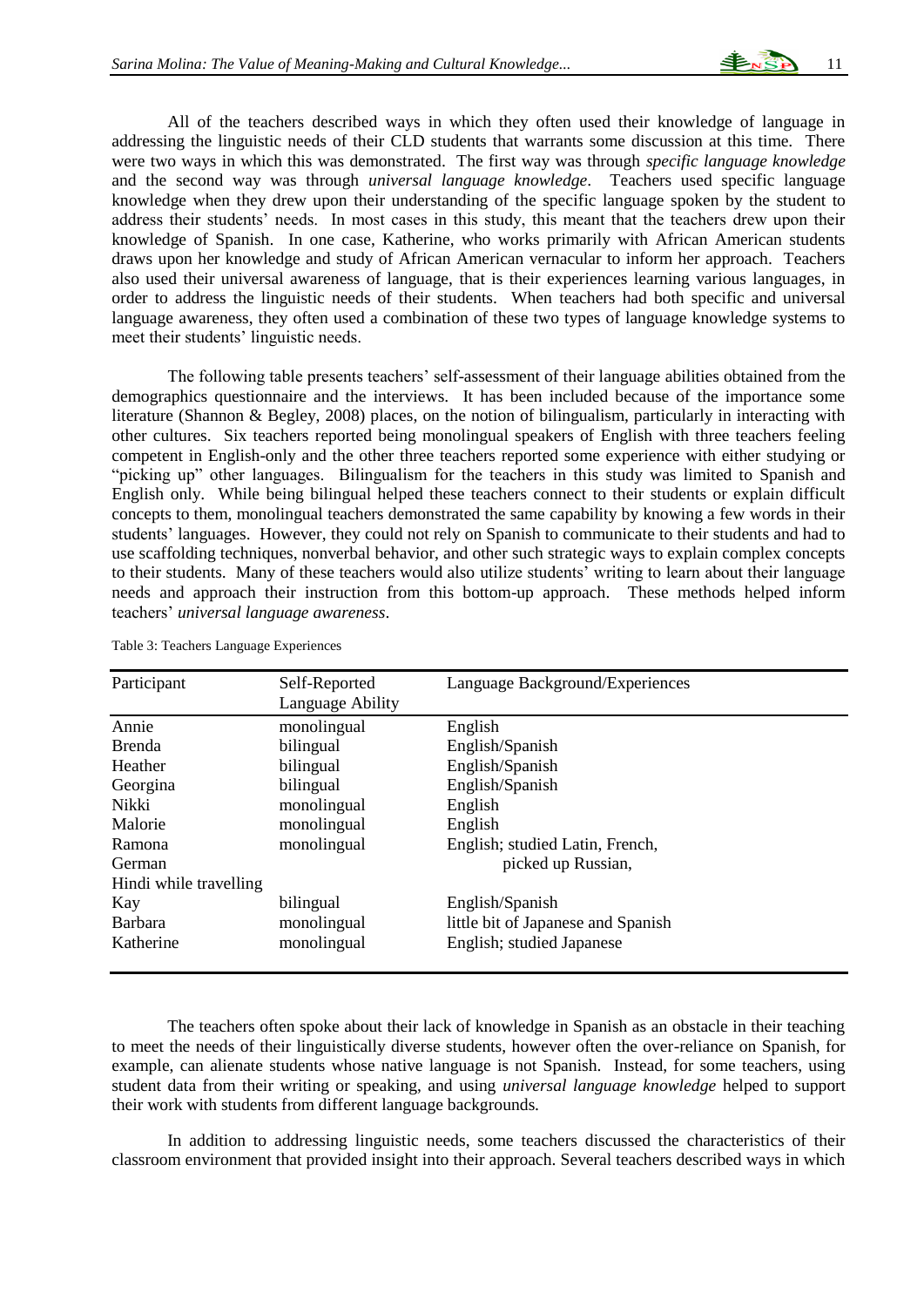they created a family atmosphere in their classrooms for their students. Katherine discussed ways in which she nurtures a safe and trusting environment in her classroom. For example, when Katherine encountered an incident of theft in her classroom, she tried to find out why this student would steal from her. Through her conversations with him, they first acknowledged that this was occurring, and after building this trust and shared space, she learned that he was homeless for the last three years of his life and had nothing stationary. She explained, "when he felt like his basic needs were being met and the classroom could recognize that was part of the deal for him, they all honored that and he stopped stealing not right away, but by the end of the last two to three months". Eventually, the class acknowledged to him that he did not earn the nickname "sticky fingers" anymore, and that he had worked through that.

Lastly, teachers described how they work through cross-cultural interactions within their classrooms and school-wide. For example, Barbara narrated an incident involving a female Somali student in 6th grade, who was beaten up after school and called a terrorist soon after September 11th. After learning about this, Barbara and her colleagues came up with a strong lesson created by the antidefamation league focusing on the consequences of hate. What came out of this tragic event was a powerful lesson, she felt, that made students start advocating for each other where over the years, she has overheard them make comments in the hallways such as, "Hey man, that is a first level [of hate] comment". She felt that this provided students with a sense of safety and an open forum to call each other out on comments or behaviors that marked some level of hate. She felt that this helped to dispel some of the cultural misconceptions and language misconceptions.

# **CONCLUSION**

In light of the rapidly changing landscape of schools today, this small-scale study explored how ten public school teachers understood their experiences with their CLD students using both the constructive-developmental theory and the cultural intelligence framework. This study revealed the complex ways in which teachers understood the role of culture in their daily work and momentto-moment interactions with their students.

While understanding a teacher's MMS provided some important insight into the qualitatively different ways in which teachers address their work with their CLD students, contrary to Kegan's (1994) assertion that people should be minimally at the *institutional* system to work effectively with diversity, this study could not draw any connections between a teachers' developmental levels and how effective they were in their work with their CLD students. Future studies that include classroom observations and artifacts might be able to speak to the relationship between MMS and the *effectiveness* of teachers in their work with this population. In terms of understanding their sense of inadequacy in working with this population, it was found that teachers operating from both the *interpersonal* and *institutional* MMS demonstrated the potential for feeling inadequate. It could be hypothesized based on the respective tendencies characterizing each system that the teachers utilizing the *interpersonal* system may take situations quite personally because they are embedded within relationships and external feedback matters deeply to them. Likewise, those operating from the *institutional* MMS may also have incredible difficulty dealing with situations that go against their internal, self-authored principles of equity and social justice, as this study uncovered through the interviews with these teachers. Data in this study suggests that understanding MMS has more utility for administrators and teacher leaders in supporting teacher development, understanding teacher group dynamics and addressing this sense of inadequacy many teachers often face in the initial years of teaching. Future studies on the implementation of these practices based on MMS can shed more light in this area.

The findings in this study also confirmed that the teachers in this study all made certain accommodations for their CLD students though there was a wide range of variation inherent in these approaches. In some cases, teachers discussed how they simply did not know how to reach all of their students. From their demographic questionnaires, it became clear that ongoing professional development played a larger role than their educational background or length of time as a teacher in helping these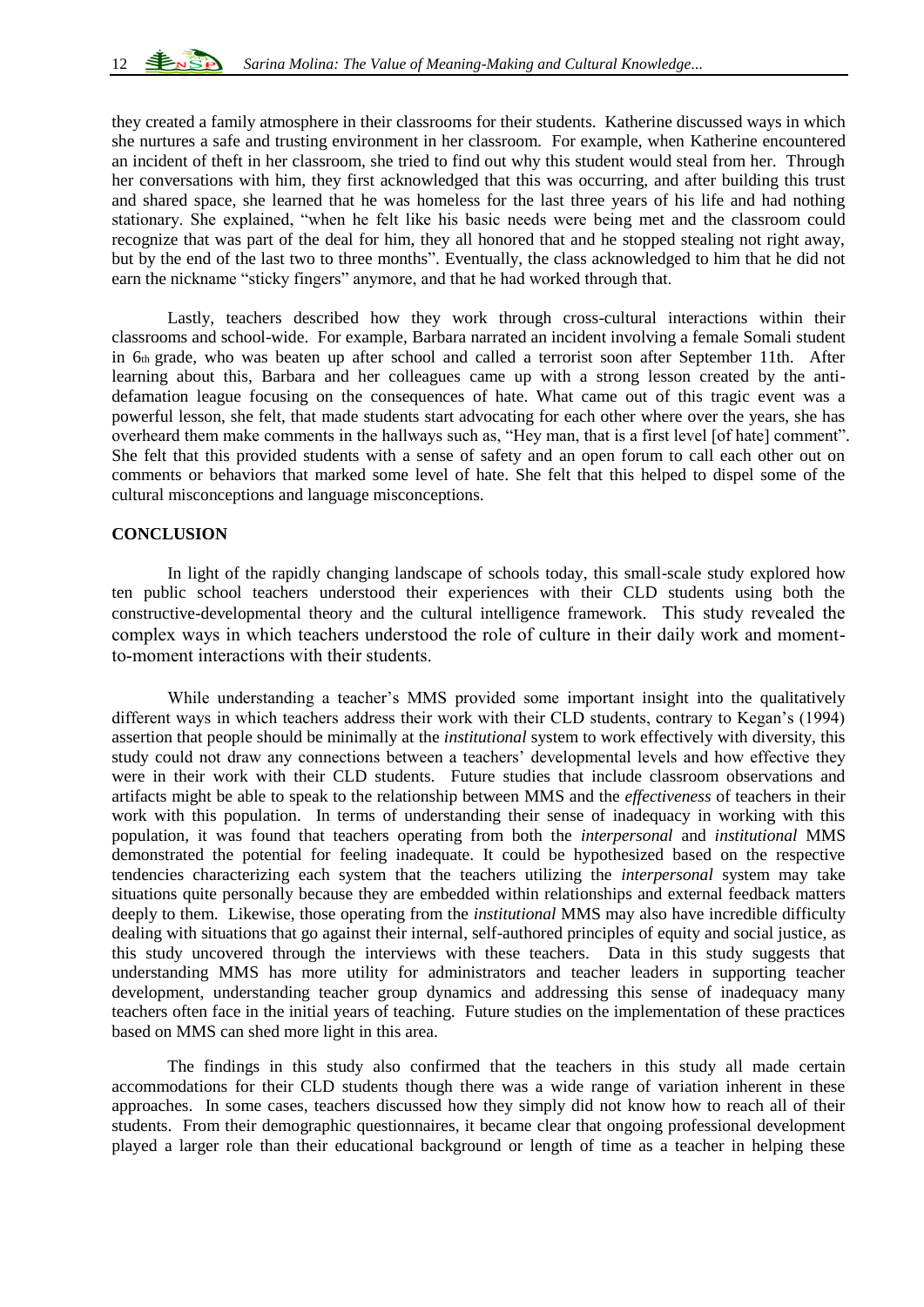teachers understand the complexity this work entails and in providing concrete classroom application tools that supported these teachers in this very important work.

Another important notion brought to light in this study was that although this study initially focused on students who were culturally and linguistically diverse, it became clear that many of the teachers questioned the narrow definition of culture in the interview questions based on the cultural intelligence scale. Eight of the teachers veered from the cultural competence interview questions quite frequently and this was also considered important data for this study. They often displayed a sense of resentment towards the additive ways in which culture was incorporated into their schools, however they did acknowledge the importance of the deeper level structures of culture. Seven teachers in this study found that the notion of culture as presented in the cultural competence interview questions was too narrow in scope, and that instead for example, understanding their students' living situations, family structures, socioeconomic situation, and background experiences were more important to them in addressing the needs of these students. As such, rather than cultural competence, a teacher may require another kind of competence, the ability to negotiate meaning emerging from past and present experiences and the momentto-moment interactions within the context in which the teacher and students find themselves. Professional development on reflective and practical strategies teachers can employ in developing this contextual competence could be an important area to examine in future studies.

# **PEDAGOGICAL IMPLICATIONS**

As our world is becoming increasingly interconnected, teachers understand the importance of preparing children to meet the demands of the  $21<sup>st</sup>$  century on the global platform. The question is are the teachers prepared for this shift within themselves and in their own interactions with their students? Are they able to see their students as resources of gifts and abilities and as contributing members of society?

Darling-Hammond (1997) captures the challenges facing our teachers today in the following excerpt.

Meeting the challenge of cultural diversity is an agenda that is central to today's quest to develop schools that can educate all students for the challenging world they face – a world that is both more complex than ever before in our history. The work of educating educators is, at root, the work that will enable us to sustain a productive and pluralistic democracy, for it is the capacities of teachers that make democratic education possible – that is, an education that enables all people to find and act on who they are; what their passions, gifts, and talents may be; and how they want to make a contribution to each other and the world (Darling-Hammond, 1997, p. viii).

The classroom can be an opportunity for teachers to engage with students in these types of conversations, where every student is considered a valued member of the global society. In order to do this, however, teachers need be adaptive experts (Hammerness et al. 2005) to the ever-changing needs of their students and be open to change and difference themselves.

Self-reflection can begin with an exploration of seeing themselves as cultural beings with their own stories and histories. Some teacher preparation programs encourage students to participate in communities very different from their own and reflect on their experiences of comfort and discomfort, constantly challenging themselves about how they see themselves in relation to the "other".

They can be encouraged to write narratives and cases about instances that made them dig deeper through self-introspection, what Daloz Parks (1999; 2000) terms "shipwreck-moments". They can also participate and reflect on fieldwork experiences within diverse school communities or engage in international teaching and learning experiences where they reflect on how they see themselves and their relationship with communities within these contexts. (See Goodwin, 1997; Hollins,1997; King et al., 1997; Melnick & Zeichner, 1997; Murrell & Diez, 1997; Hamacheck,1999; Lipka & Brinthaupt, 1999; McLean, 1999; Zehm, 1999; Gay, 2000; Banks et al., 2005; Smolcic, 2011).

A powerful self-reflective tool teachers can use in understanding the specific needs of the students within their context, while reflecting on their own limitations and moments of growth, is action research or practitioner-oriented research. Action research follows a cyclical model of instruction grounded in the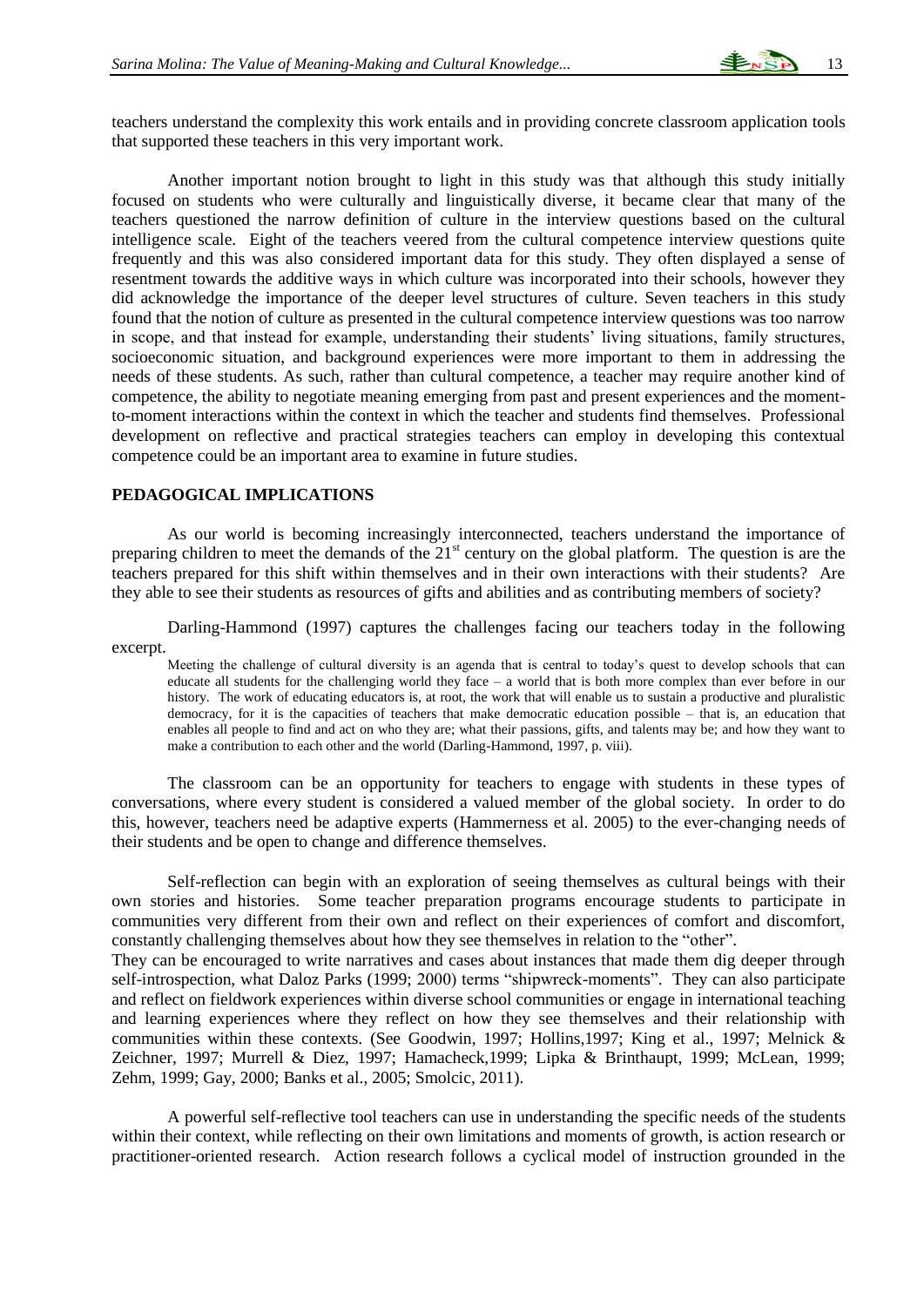context in which teachers work, where teachers identify their own and their students' needs, plan instruction embedded within research, and engage in ongoing assessments and reevaluation of their thinking and approach to teaching based on successive interventions to improve their understanding of the phenomenon under investigation. In the context of this study, teachers can begin to think about their own layers of culture, how they make sense of their experiences with their students from different cultural and linguistic backgrounds, and what they need to do to work through their own preconceptions or misconceptions in attempts to negotiate meaning with their students. Once a teacher engages in this type of ongoing self-reflective practice, they have a powerful means by which to address their students' needs while constantly reflecting on themselves and the process evoked to meeting those needs (Molina, in press).

Nieto (2004) acknowledges that there is no way for teachers to learn everything there is to know about culture, as culture is fluid and ever changing. A better way to approach differences, she says, is to look at culture, not from a "tokenism" perspective where stereotypes can be reinforced such as celebratory events or style of dress, but from a more holistic perspective. Nieto (2004) suggests that it would be more important for teachers to understand how cultural and linguistic differences might affect student learning and focus on ways in which to scaffold their learning.

What appears to be necessary for meeting the needs of diverse students in helping them negotiate meanings is a teacher who is able to look beyond individual or personal constructions, to one founded on the active discoveries this mutuality, or true negotiation of meaning, entails. The phrase, "negotiation of meaning" is defined in the field of second language acquisition as the ways in which language learners attempt to understand each other (Foster & Ohta, 2005). These strategies include checking for comprehension, requesting for clarification, and modifying output. Interactional sociolinguist, John Gumperz (1999b), also attributes negotiating of meaning beyond that of words, but including prosody and register that signal contextual meanings and roles of the participants. When language learners are attempting to negotiate meaning with native speakers of the language they are learning, and have not acquired such subtleties of meaning underlying communication behaviors and norms as yet, it can often lead to miscommunication, known in the field of second language acquisition, as sociopragmatic failure. It is important to recognize these subtle communication skills required by their students as they communicate and attempt to understand intended meanings of the native-speaking culture. Including real case studies, scenarios and enactments of potential communication failures and misunderstandings between students and teachers would provide teachers with additional lenses and reflection opportunities to recognize, understand, and interpret possible miscommunications and be prepared with potential strategies for addressing similar instances in the future. For teachers to communicate and interact authentically with their CLD students, it would be important for teachers and students to mutually move beyond language level negotiations, but also consider contextual, situational, and cultural levels of interpretation.

# **REFERENCES**

- [1]. Allison, S. (1988). *Meaning-making in Marriage: An exploratory study* (Doctoral Dissertation). Massachusetts School of Professional Psychology, Newton, Massachusetts.
- [2]. Alvarez, M. (1985). *The construing of friendship in adulthood: A structural developmental approach* (Doctoral dissertation). Massachusetts School of Professional Psychology, Newton, Massachusetts.
- [3]. Anderson, B. (2006). The leadership circle profile: Breakthrough leadership assessment technology*. Industrial & Commercial Training*, *38* (4), 175 – 184.
- [4]. Ang, S., Van Dyne, L., Koh, C., Templer, K. J., and Chandrasekar, N. A. (2007). Cultural intelligence: Its measurement and effects on cultural judgment and decision-making, cultural adaptation, and task performance. *Management and Organization Review, 3* (3), 335-371.
- [5]. Ariza, E. (2006). *Not for ESOL teachers: what every classroom teacher needs to know about the linguistically, culturally, and ethnically diverse students.* Boston, MA: Pearson Education, Inc.
- [6]. Balderrama, M. & Diaz-Rico, L. (2006). *Teaching performance expectations for educating English learners.* Boston, MA: Pearson Education, Inc.
- [7]. Banks, J., Cochran-Smith, M., Moll, L., Richert, A., Zeichner, K., LePage, P., Darling-Hammond, L., Duffy, H.& McDonld, M. (2005). Teaching diverse learners. In L. Darling-Hammond & J. Bansford (Eds.), *Preparing teachers for a changing world: What teachers should learn and be able to do* (pp. 232-274)*.* San Francisco: Jossey-Bass.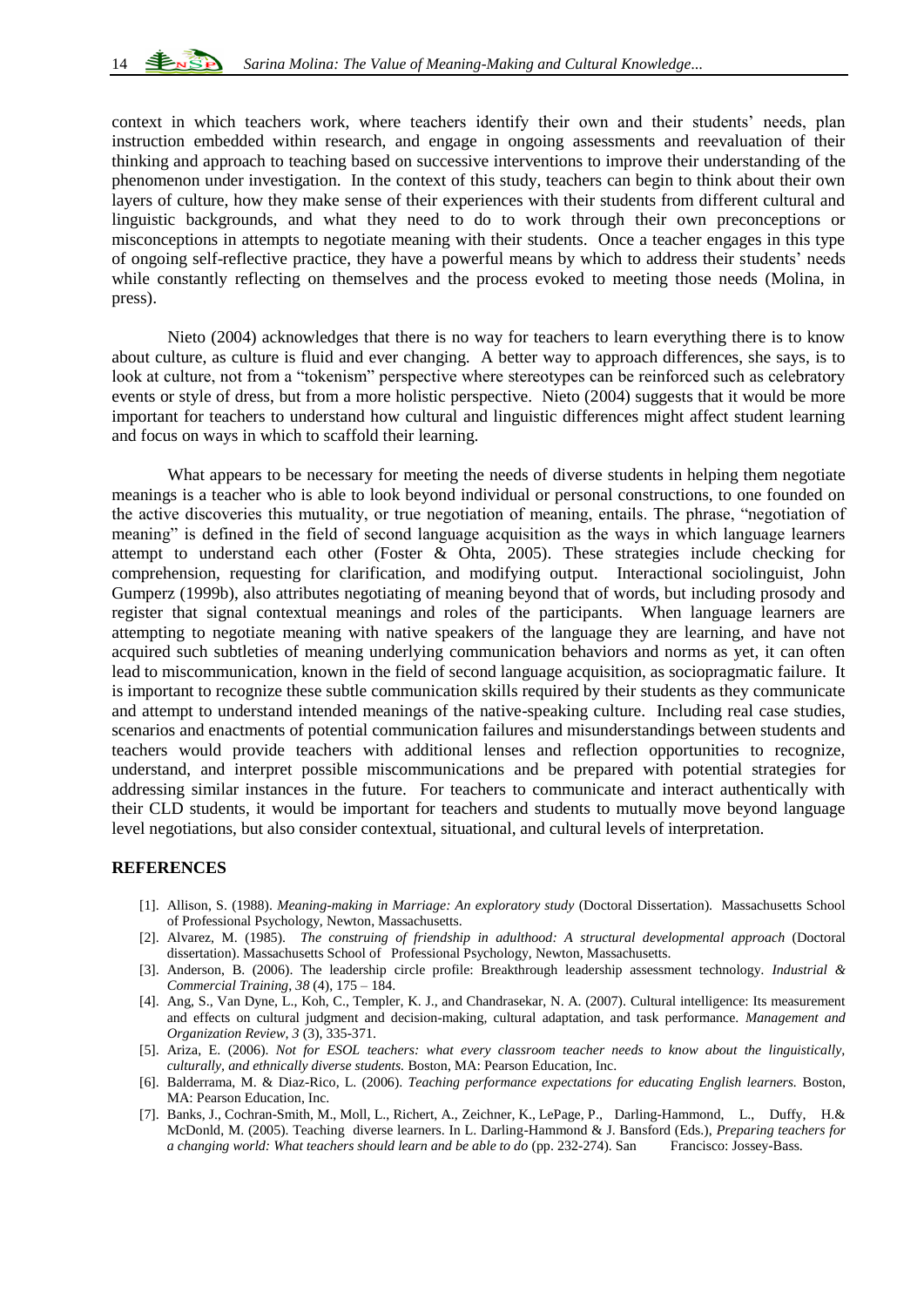- [8]. California Department of Education, Educational Demographics Unit (2008e). County Enrollment by Ethnicity, 2007- 2008. Retrieved from http://dq.cde.ca.gov/dataquest/CoEnr.asp?cChoice=CoEnrEth&cYear=200708&TheCounty=37%2CSAN%5EDIEGO&c
- Level=County&cTopic=Enrollment&myTimeFrame=S&submit1=Submit.
- [9]. Cook-Greuter, S. R. (1999). *Postautonomous Ego Development: A Study of Its Nature and Measurement* (Doctoral dissertation). Harvard Graduate School of Education, Cambridge, Massachusetts.
- [10].Daloz, L. A. (1999). *Mentor: Guiding a journey of adult learners*. San Francisco, CA: Jossey-Bass.
- [11].Daloz-Parks (2000). *Big questions, worthy dreams: dreams: Mentoring young adults in their search for meaning, purpose, and meaning*. San Francisco, CA: Jossey-Bass.
- [12].Darling-Hammond, L. (1997). Forward*.* In J. E. King, E. R. Hollins & W. C. Hayman, (Eds.), *Preparing teachers for cultural diversity* (pp. i-4). New York, NY: Teachers College Press.
- [13].Diaz-Rico, L. & Weed K. (2006). *The crosscultural, language and academic development handbook: a complete K-12 reference guide* (3<sup>rd</sup>ed.). Boston, MA: Pearson Education, Inc.
- [14].Dixon, I. W. (1986). *The relation of social perspective stages to Kegan's stages of ego development* (Doctoral dissertation). University of Toledo, Toledo, Ohio.
- [15].Earley, C. P. & Ang, S. (2003). *Cultural intelligence: Individual interactions across cultures.* Standford, CA: Stanford Business Books.
- [16].Echevarria, J. & Graves, A. (2007). *Sheltered content instruction: teaching English language learners with diverse abilities*. Boston: Pearson Education, Inc.
- [17].Foster, P. & Ohta, A. S. (2005). Negotiation for meaning and peer assistance in second language classrooms. *Journal of Applied Linguistics*. 26(3), 402-430.
- [18].Futernick, K. (2007). *A possible dream: Retaining California teachers so all students can learn.* Sacramento, CA: California State University.
- [19].Gandara, P., Maxwell-Jolly, J., & Driscoll, A. (2005). *Listening to teachers of English language learners: A survey of teachers' challenges, experiences, and professional development needs.* Santa Cruz, CA: The Regents of the University of California.
- [20].Gay, G. (1993). Building cultural bridges. *Education and Urban Society*, 25 (3), 285-299.
- [21].Gay, G. (2000). *Culturally Responsive Teaching: Theory, Research, & Practice.* New York, NY: Teachers College Press.
- [22].Goldenberg, C., Rueda, R. S., & August, D. (2008). Sociocultural contexts and literacy development. In D. August & T. Shanahan (Eds.), *Developing reading and writing in second-language learners: Lessons from the report of the national literacy panel on language-minority children and youth* (pp. 95-229)*.* New York, NY: Taylor & Francis.
- [23].Gonzalez, V., Yawkey, T. & Minaya-Rowe, L. (2006). *English-as-a-second-language (ESL) teaching and learning: pre-K-12 classroom applications for students' academic achievement and development.* Boston, MA: Pearson Education, Inc.
- [24].Goodman, R. (1983). *A developmental and systems analysis of marital and family communication in clinic and nonclinic families* (Doctoral dissertation). Harvard University, Cambridge, Masachusettes.
- [25].Goodwin,A.L.(1997). Historical and contemporary perspectives on multicultural teacher education: Past lessons, new directions. In J. E. King, E.R. Hollins & W. C. Hayman. *Preparing teachers for cultural diversity*. (Eds.) NY: Teachers College Press.
- [26].Gumperz, J. J. (1999b). Interactional sociolinguistics: a personal perspective. In D. Schiffin, D. Tannen and H. Hamilton (Eds). *The handbook of discourse analysis* (pp. 215-228). Malden, MA: Blackwell.
- [27].Hamachek, D. (1999). Effective teachers: What do they do, how they do it, and the importance of self-knowledge. In R. P. Lipka & T. M. Brinthaupt, (Eds.), *The role of self in teacher development* (pp. 189-224)*.* New York: State University of New York Press.
- [28].Hasegawa, B. A. (2003). *The teacher-leader role shift: A constructive-developmental study of teacher-leaders' experiences of role transition and authority relationships* (Doctoral dissertation). Harvard University, Cambridge, Masachusettes.
- [29].Hollins, E. R. (1997). Directed inquiry in preservice teacher education: A developmental process model. In J. E. King, E. R. Hollins & W. C. Hayman, (Eds.), *Preparing teachers for cultural diversity*. NY: Teachers College Press.
- [30].Jacobs, J. (1984). *Holding environments and developmental stages: A study of Marriages* (Doctoral dissertation). Harvard University, Cambridge, Masachusettes.
- [31].Kegan, R. (1982). *The evolving self: Problem and process in human development.* Cambridge, MA: Harvard University Press.
- [32].Kegan, R. (1994). *In over our heads: The mental demands of modern life.* Cambridge, MA: Harvard University Press.
- [33].King, P. M. & Baxter Magolda, M. B. (2005). A developmental model of intercultural maturity. *Journal of College Student Development*, *46* (6) 571-592.
- [34].King, J. E., Hollins, E. R. & Hayman, W. C. (1997). *Preparing teachers for cultural diversity*. (Eds.), New York, NY: Teachers College Press.
- [35].Lahey, L, Souvaine, E., Kegan, R., Goodman, R., & Felix, S. (1988). *A guide to the subject-object interview: Its administration and interpretation. Subject Object Interview Group*. Cambridge, MA: Harvard University.
- [36].Lipka, R. P., & Brinthaupt, T. M. (Eds.) (1999), *The role of self in teacher development*. New York, NY: State University of New York Press.
- [37].McCauley, C. D., Drath, W. H., Palus, C. J., O'Conner, P. M. G., & Baker, B. A. (2006). The use of constructivedevelopmental theory to advance the understanding of leadership. *The Leadership Quarterly, 17,* 634-653.
- [38].McLean, S.V. (1999). Becoming a teacher: The person in the process. In R. P. Lipka, & T. M. Brinthaupt, (Eds.) *The*